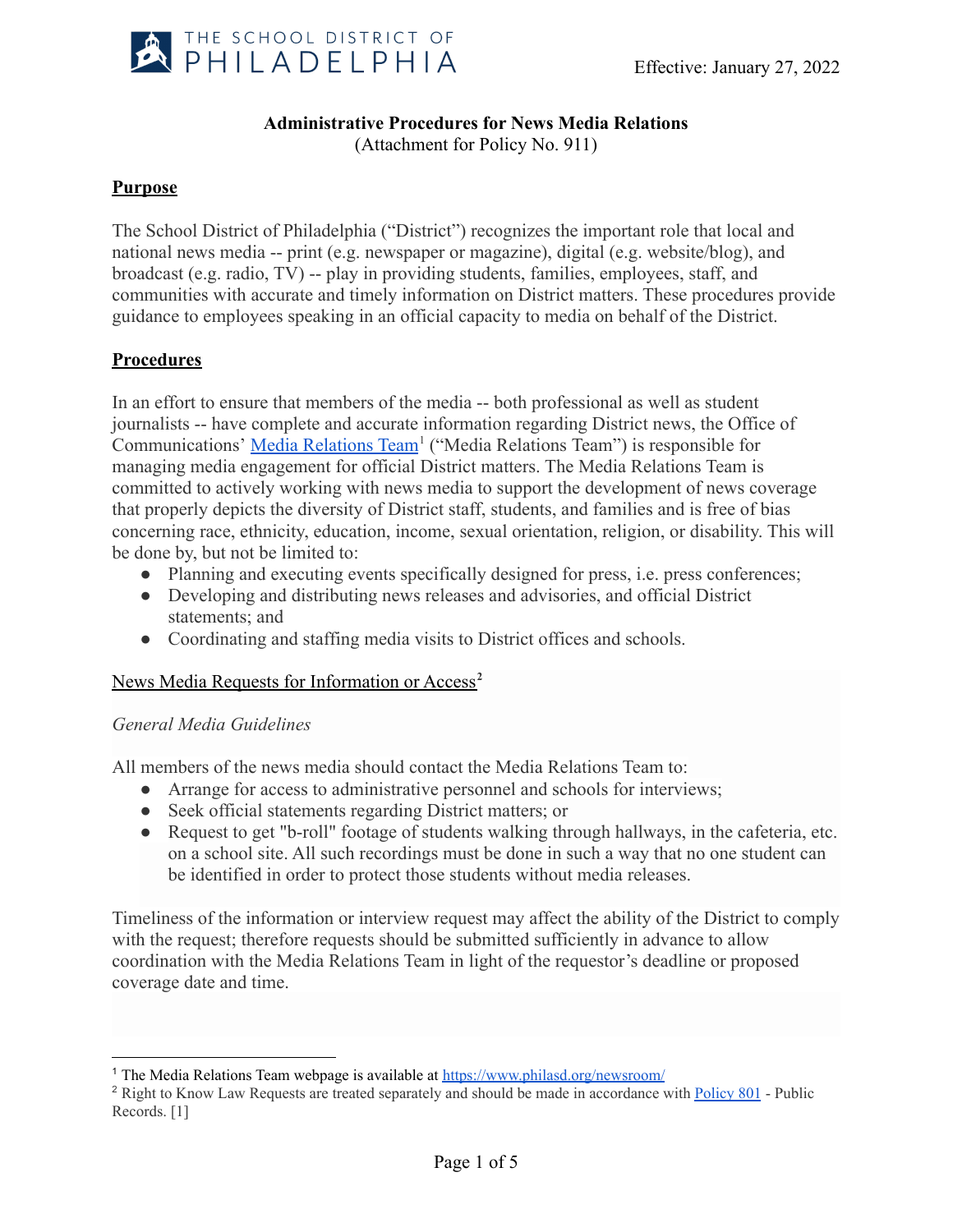

## *Media on School or District Property*

- Visits to District buildings by media representatives should be coordinated through the Media Relations Team and conducted in the company of a member of the Media Relations Team, a site administrator, or a principal or their designee to ensure student and staff safety and privacy.
- Coordination of all news conferences and District-wide events will be through the Media Relations Team.
- Principals shall notify the Media Relations Team and the appropriate assistant superintendent prior to any arranged media visit or of any invitation extended to media representatives to cover an event or visit the school location.
- Media representatives are considered visitors and must follow District policy when visiting District schools and offices. All media are required to check in at the main office or security station prior to any media activity.
- The Media Relations Team, principal, or site administrator of a school will designate specific press areas in which media personnel must remain for any interview, news coverage, or event.
- Requests to visit other areas, beyond the press area, within a school building may be granted by the school principal or site administrator upon request.
- Media who wish to conduct parent/guardian interviews or get video footage of District buildings are asked to do so outside of District buildings, with appropriate permissions, unless otherwise arranged with the Media Relations Team. This is to avoid disrupting the learning environment and to avoid blocking any entryways.

## Staff Guidelines

## *When Speaking as a Private Citizen*

District staff who are engaging with the media as private citizens and not as designated employees speaking on behalf of the District should:

- State clearly that their comments represent their personal views and not those of the District;
- Not do so during work hours;
- Not make public statements known to be false or made without regard for truth or accuracy;
- Not make comments that would interfere with safe and orderly school operations; and
- Not take action that would be in violation of the Employee Handbook.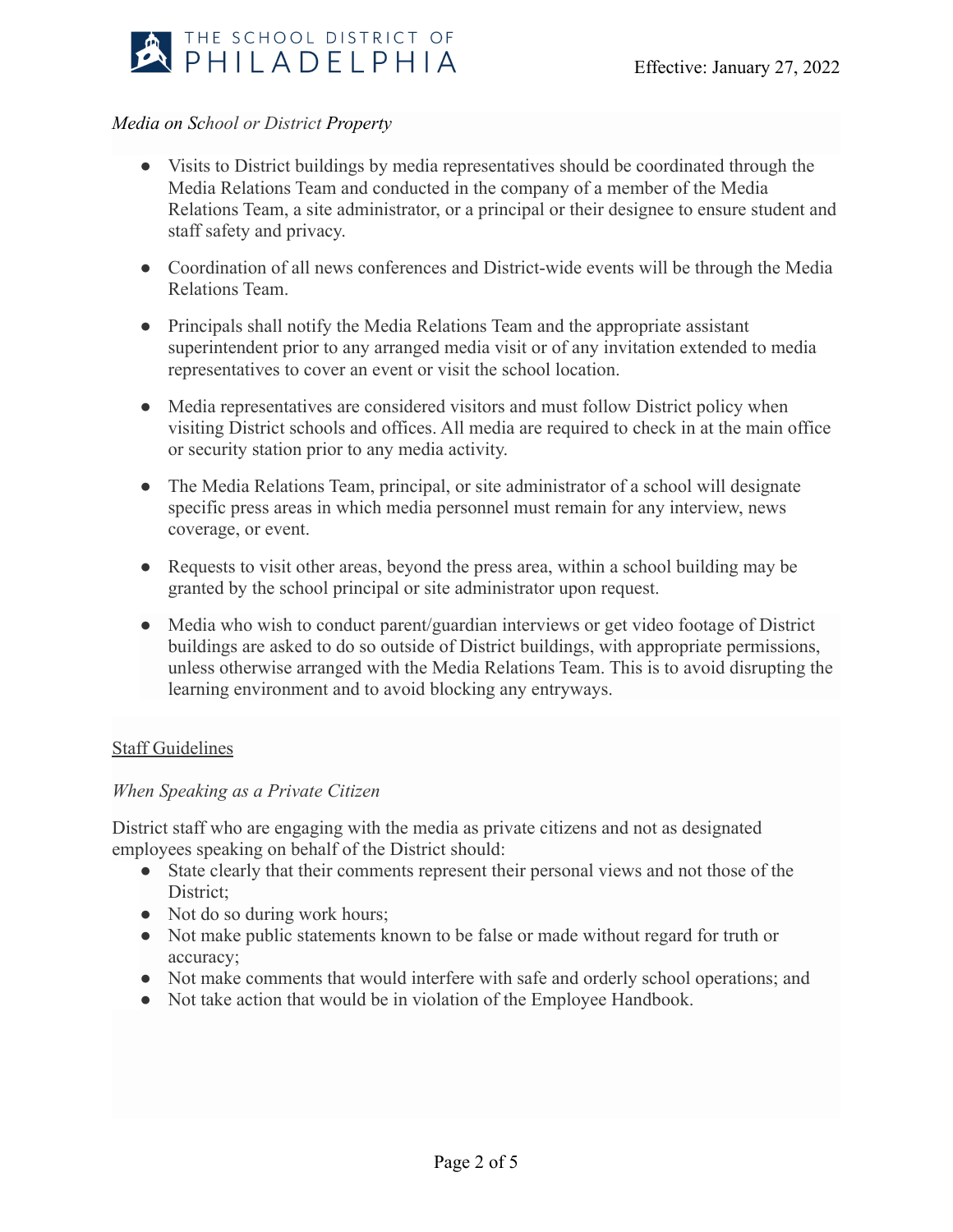

## *If Designated to Speak in an Official Capacity on Behalf of the District*

- If an employee is contacted directly by the media for an official District comment, staff are to refer the request to the Media Relations Team and inform their principal, supervisor, and office chief.
- A member of the Media Relations Team will assist the media and follow up with appropriate staff to provide information, or coordinate any dates, times, and locations for interviews or photographs, depending on the request or inquiry. This allows staff to focus on their normal duties while the Media Relations Team arranges the logistics of the request.
- Anyone designated to speak on behalf of the District will:
	- receive direct support from the Media Relations Team to empower and prepare them to speak publicly with confidence without violating the privacy protections for staff and students, and
	- conduct themselves professionally and in accordance with the Employee Handbook.

## Media Requests of Students

- In order to ensure that students have the necessary clearances and parental authorization to speak with media, all media requests to interview students during school hours on school property should be fielded through the Media Relations Team in partnership with the school principal.
- The Media Relations Team will then coordinate details in consultation with the school principal and other District staff as needed.

## *Students' Right to Privacy*

- Media interaction involves any time student images, voices, videos, work, and/or names are used to promote or represent the District, District programs, and/or District events in the news media including, but not limited to, television, print, and on the web.
- To protect student privacy, a student media release form must be on file, before any media interactions with students can occur.
	- Principals or their designee shall distribute and collect [student media release](https://www.philasd.org/communications/wp-content/uploads/sites/15/2019/11/PermissionForm.pdf) [forms,](https://www.philasd.org/communications/wp-content/uploads/sites/15/2019/11/PermissionForm.pdf) <sup>3</sup> signed by the student's parent/guardian, and maintain the forms on file at their school.
- Schools may post information about a student on District websites and official District social media pages (including, but not limited to Facebook®, Twitter®, YouTube®, and Instagram®) only in accordance with **[Policy 815.1](https://www.philasd.org/schoolboard/wp-content/uploads/sites/892/2020/04/815.1_Internet-and-Media-Presence_Policy_January.pdf)** - Internet and Media Presence. [2]

<sup>3</sup> Student media release forms are available at

<https://www.philasd.org/communications/wp-content/uploads/sites/15/2019/11/PermissionForm.pdf>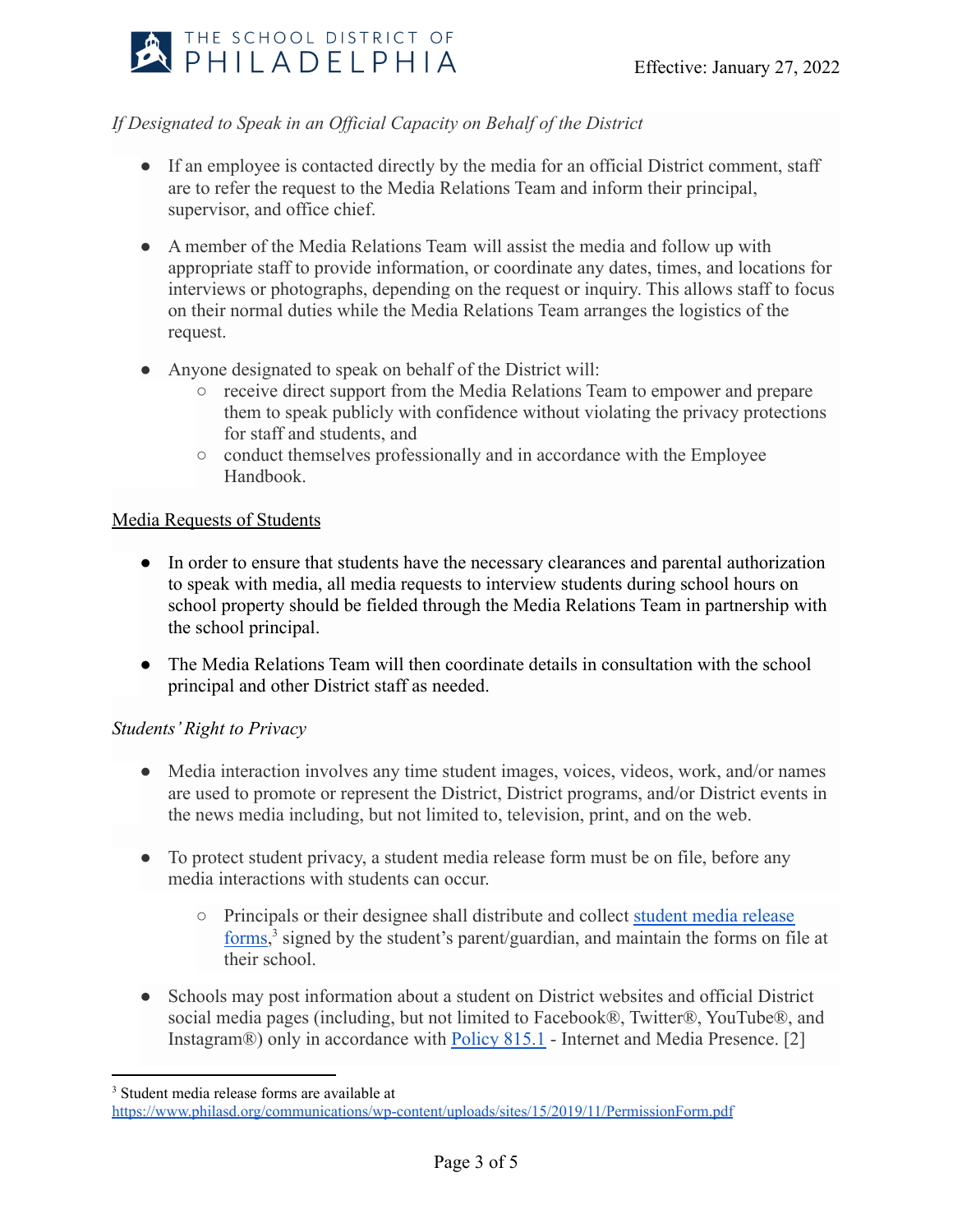

• The Family and Educational Rights and Privacy Act ("FERPA") and individual parent/guardian authorization for release must be observed at all times, as set forth in the FERPA Notice for Directory Information and Release of Directory Information Opt-Out Form. [3]

## Photography And Filming

- Photography or filming (including videotaping or creating digital images) by members of the news media may not take place at a school location without the prior consent of the Media Relations Team and school principal or representative.
- Filming, videotaping, or photographing students at a school location by media sources is allowed only if there is a signed parental consent form or release form for each child who participates in such activity.
- Filming, videotaping, or photographing students at a school location who are engaged in a public facing activity does not require signed parental consent or release forms.

## Emergency or Crisis Situations

- Media are not permitted in a school or on school grounds in emergency situations where a school site is secured or locked down. A media staging area will be identified by the Media Relations Team and/or emergency management officials, and communicated with media.
- The Media Relations Team is responsible for fielding questions and inquiries or identifying a District official to speak with media during emergency situations. All other staff should refrain from commenting.
- The Media Relations Team's first priority is to support the school and collect accurate information. Once that information is collected, the Media Relations Team will be present at the staging area to update media as necessary.

## Public Events

- Media covering public events will not need to coordinate with the Media Relations Team as long as they are only present for that event and are not reporting on other items.
- Media may photograph, film, and report from the press box or from behind the sidelines so long as they do not interfere with the event itself, or related business.
- Media should be prepared to present work ID, if requested, at the event.